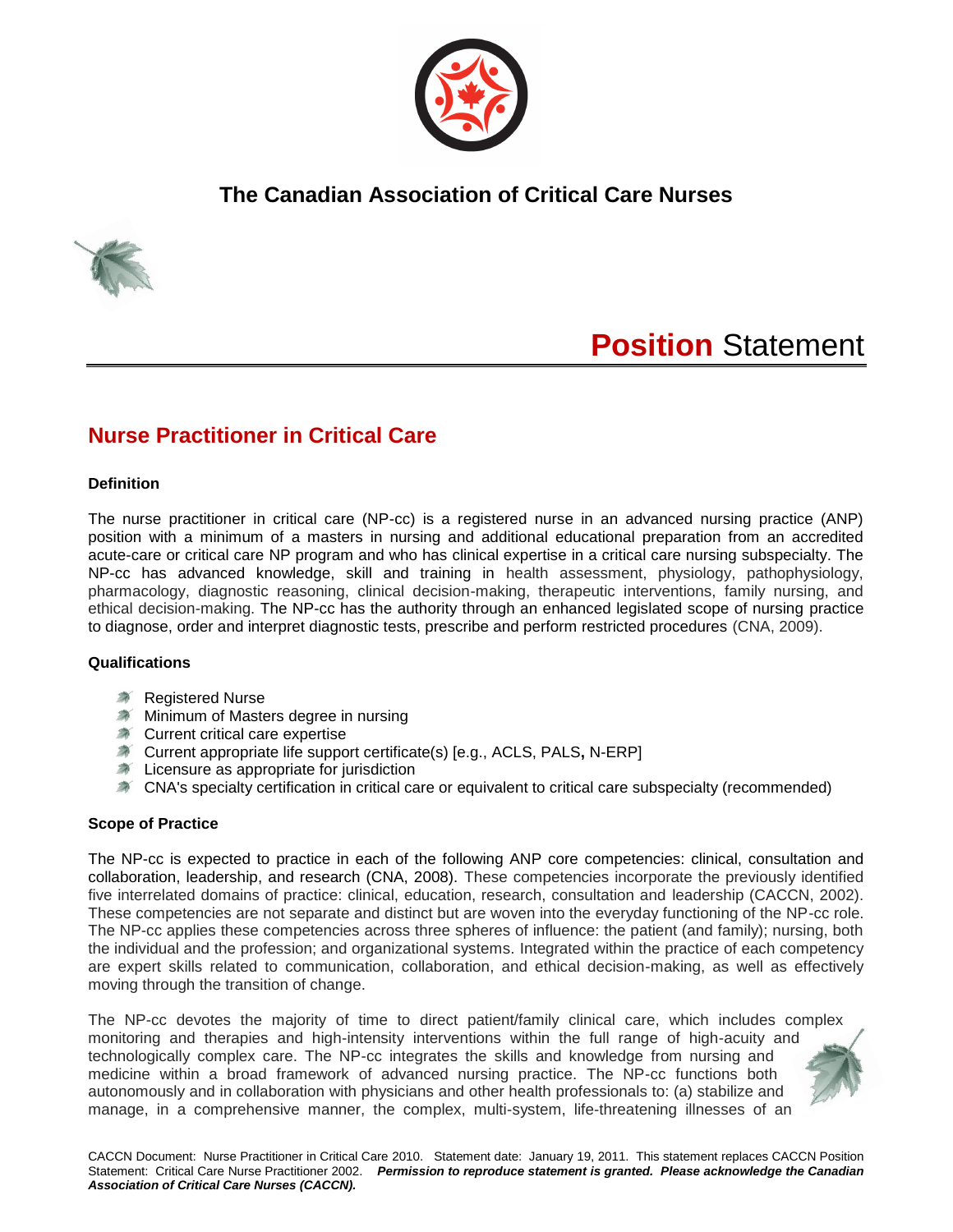assigned number of acute and chronic critically-ill patients (and their families); (b) minimize complications; (c) restore maximal health potential; (d) provide holistic nursing care to the patient and family; (e) implement strategies to minimize or prevent the problems for which these patients are at risk; and (f) facilitate and coordinate quality end-of-life care when curative goals cannot be achieved.

The NP-cc shares specialized knowledge with other members of the interdisciplinary team to achieve treatment goals and provide continuity of care. The NP-cc acts as a resource person, preceptor and mentor for nurses, students and other professionals. The NP-cc advances the education of nurses and clinical partners through publications and presentations. As a clinical expert within the critical care specialty, the NP-cc partners with nursing colleagues to facilitate the patients' and/or families' learning and promote an environment that maximizes their understanding, participation, and control in their health.

The NP-cc shares specialized knowledge and provides consultation to patients, nurses, other health professionals (both internal and external to the organization), healthcare facilities/institutions, organizations (local, national, and international), and policy makers. The NP-cc consults with others to improve patient care, and to deal with complex and challenging situations faced in the critical care setting.

The NP-cc enhances excellence in critical care nursing by critically appraising research findings and implementing strategies to translate them into practice to improve patient care. The NP-cc has knowledge in research methodology, identifies, conducts, and collaborates in the development of nursing and/or interdisciplinary critical care research and quality improvement projects.

The NP-cc provides professional leadership in the development of standards, policies, procedures, and outcome measures related to critical care and the development of NP-cc advanced practice. The NP-cc plans, implements, and evaluates changes in clinical practice. The NP-cc provides clinical leadership by acting as a resource, facilitator, coordinator, role model, and advocate. The NP-cc's leadership responsibilities should enhance the clinical focus of the role.

CACCN believes that time, opportunity and other supports are needed for the NP-cc to engage in the full scope of the role. The integration of the core competencies will continuously evolve depending on the critical care subspecialty in which the NP-cc is involved, that is, the predictability and complexity of the patients/families cared for by the NP-cc in the critical care setting, the needs of the nursing staff, as well as the education and experiential learning of the nurse in the NP-cc role.

## *Approved by the CACCN Board of Directors Date January 19, 2011*

#### **References**

Canadian Association of Critical Care Nurses (2002). *Critical Care Advanced Nursing Practice: CACCN Position Statement*. London, ON: Authors.

Canadian Nurses Association. (2008). *Advanced nursing practice: A national framework* (3rd ed). Ottawa: Author.

Canadian Nurses Association. (2009, November). *Position statement: The nurse practitioner*. Ottawa: Author.

## **Bibliography**

American Association of Critical Care Nurses. (2006). *Scope and standards of practice for acute care nurse practitioners*. Aliso Viejo, CA: Authors.

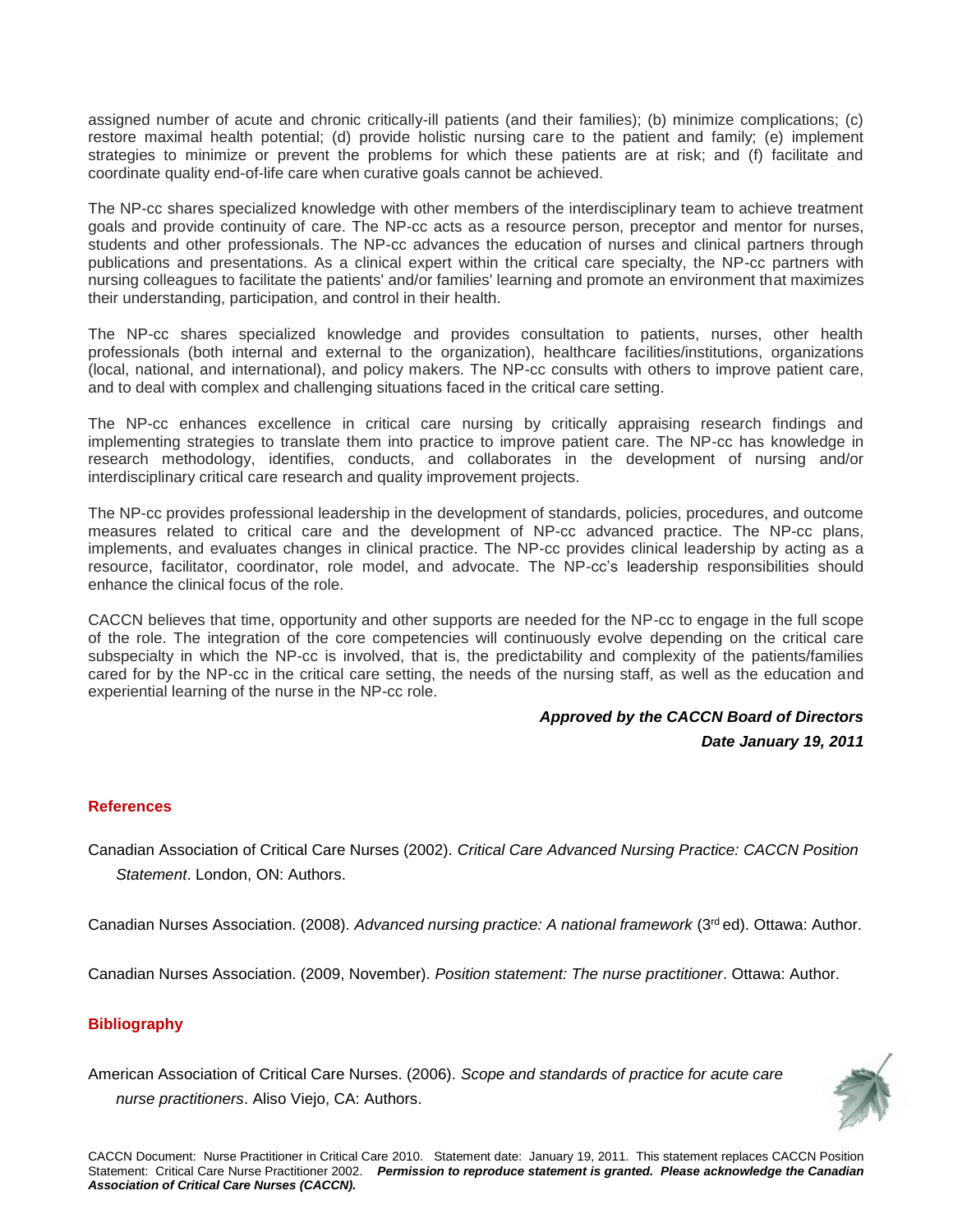- Association of Registered Nurses of Newfoundland and Labrador. (2000). *Competencies for: nurse practitioner specialist*. St. John's: Author.
- Association of Registered Nurses of Newfoundland and Labrador. (2008, April). *The professional framework for nurse practitioner practice in Newfoundland and Labrador*. St. John's: Author.
- Association of Registered Nurses of Newfoundland and Labrador. (2007, February). *Advanced practice – the nurse practitioner*. St. John's: Author.
- Association of Registered Nurses of Prince Edward Island. (2007, March). *Standards of practice for nurse practitioners*. Charlottetown: Author.

Canadian Nurses Association. (2000). *Advanced nursing practice: A national framework*. Ottawa: Author.

Canadian Nurses Association. (2002). *Advanced nursing practice: A national framework* (2nd ed). Ottawa: Author.

Canadian Nurses Association. (2003, June). *Position statement: The nurse practitioner*. Ottawa: Author.

- Canadian Nurses Association. (2006). *Canadian nurse practitioner initiative: Implementation and evaluation toolkit for nurse practitioners in Canada*. Ottawa: Author. Retrieved from [http://www.apnnursingchair.mcmaster.ca/resources\\_links.html](http://www.apnnursingchair.mcmaster.ca/resources_links.html)
- Canadian Nurses Association. (2007, November). *Advanced nursing practice position statement*. Ottawa: Author.
- Canadian Nurses Association. (2010, May). *Canadian Nurse Practitioner Core Competency Framework*. Ottawa: Author.
- College & Association of Registered Nurses of Alberta. (2005, September). Nurse practitioner competences. Edmonton: Author.
- College & Association of Registered Nurses of Alberta. (2009). *Nurse practitioners and nurse practitioner streams of practice*. Retrieved from [http://nurses.ab.ca](http://nurses.ab.ca/)

College of Nurses of Ontario. (2009). *Nurse practitioners*. Toronto: Author.

College of Registered Nurses of British Columbia. (2003, July). *Competencies required for nurse practitioners in British Columbia*. Vancouver: Author.